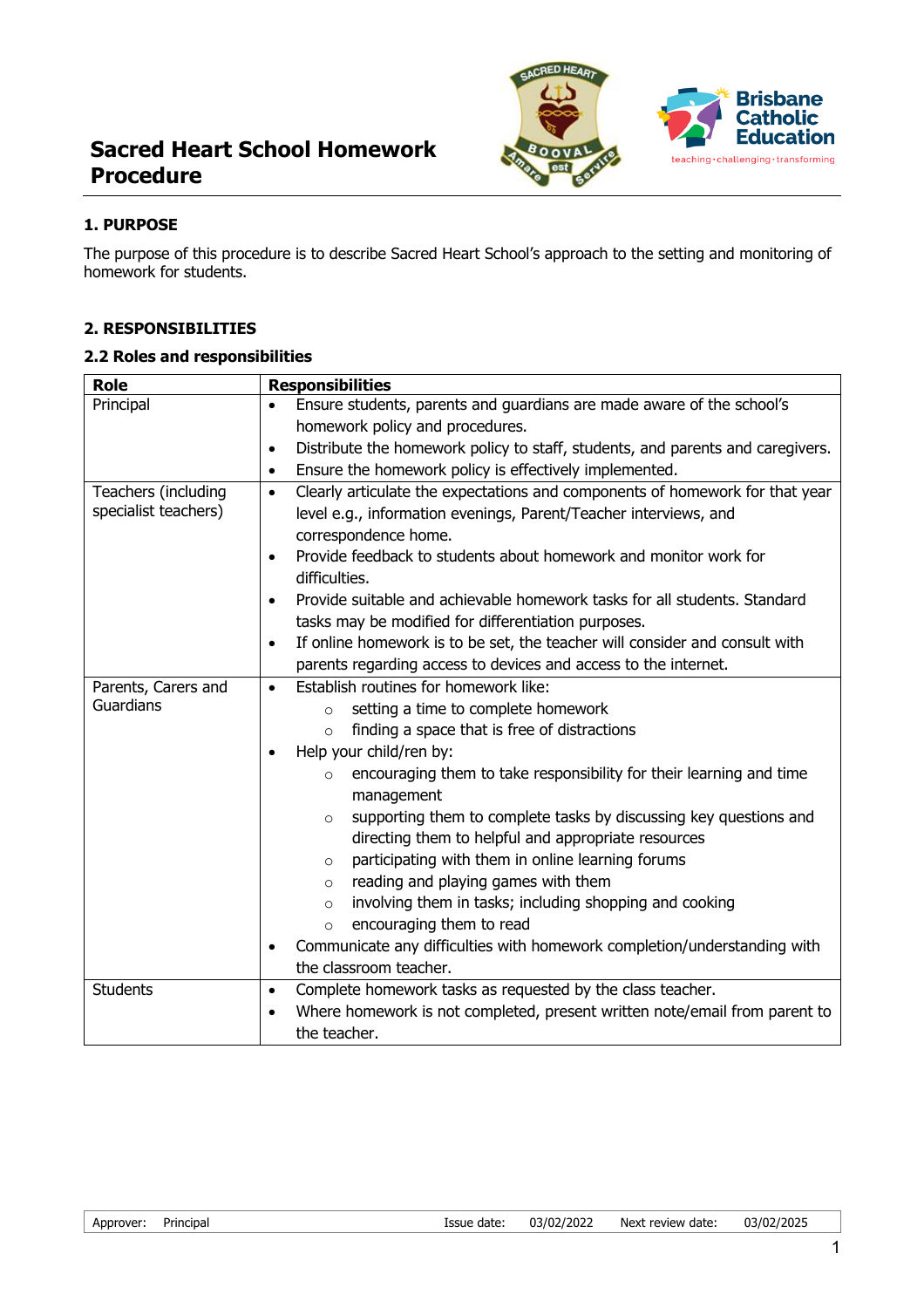# **Sacred Heart School Homework Procedure**



# **3. PROCEDURE**

Homework should:

- Support the development of the student's independence as a learner and not be dependent on parental support.
- Should not cause distress to students or families.
- Be age-appropriate and gradually increase in the level of complexity.
- Provide range and balance across learning areas where possible.
- Be consistently applied, monitored and assessed so that it responds to individual student needs.
- Be clearly communicated to students through written instructions.
- Reflects the classroom program.

#### **Recommended Time Allocations**

The Queensland Government has set out guidelines for homework, including the amount of time students should spend on homework each week. The policy recommends the following maximum homework minutes per week:

| <b>Year Level</b>    | Hours per week / Monday to Friday                                                          |
|----------------------|--------------------------------------------------------------------------------------------|
| Prep                 | Generally, students will not be set homework other than daily reading / 15 mins per<br>day |
| Years $1, 2$ and $3$ | Up to but generally not more than 1 and a half hours per week / 20 mins per day            |
| Years 4 to 5         | Up to but generally not more than 2-3 hours per week / 25 mins to 35 mins per<br>day       |
| Year 6               | Up to but generally not more than 3-4 hours per week / 35 mins to 45 mins per<br>dav       |

Homework distribution and collection times are to be negotiated by individual teachers and may vary across year levels. These variances may consider the age of students and family commitments across the course of the school week.

Depending on the age of the students and the task, homework may be set daily or weekly and include:

- Reading  $-$  daily or several times a week
- Word Work (may include spelling, phonics, sight words)
- Number Facts

# **Homework is most effective when it:**

- is clearly related to class work
- is appropriate to particular years of schooling
- is varied and differentiated to individual learning needs
- consolidates, revises and/or applies students' classroom learning
- develops students' independence as learners through extension activities such as investigating, researching, writing, designing and making
- assists students to prepare for upcoming classroom learning, such as collecting relevant materials and information, completing surveys and audits